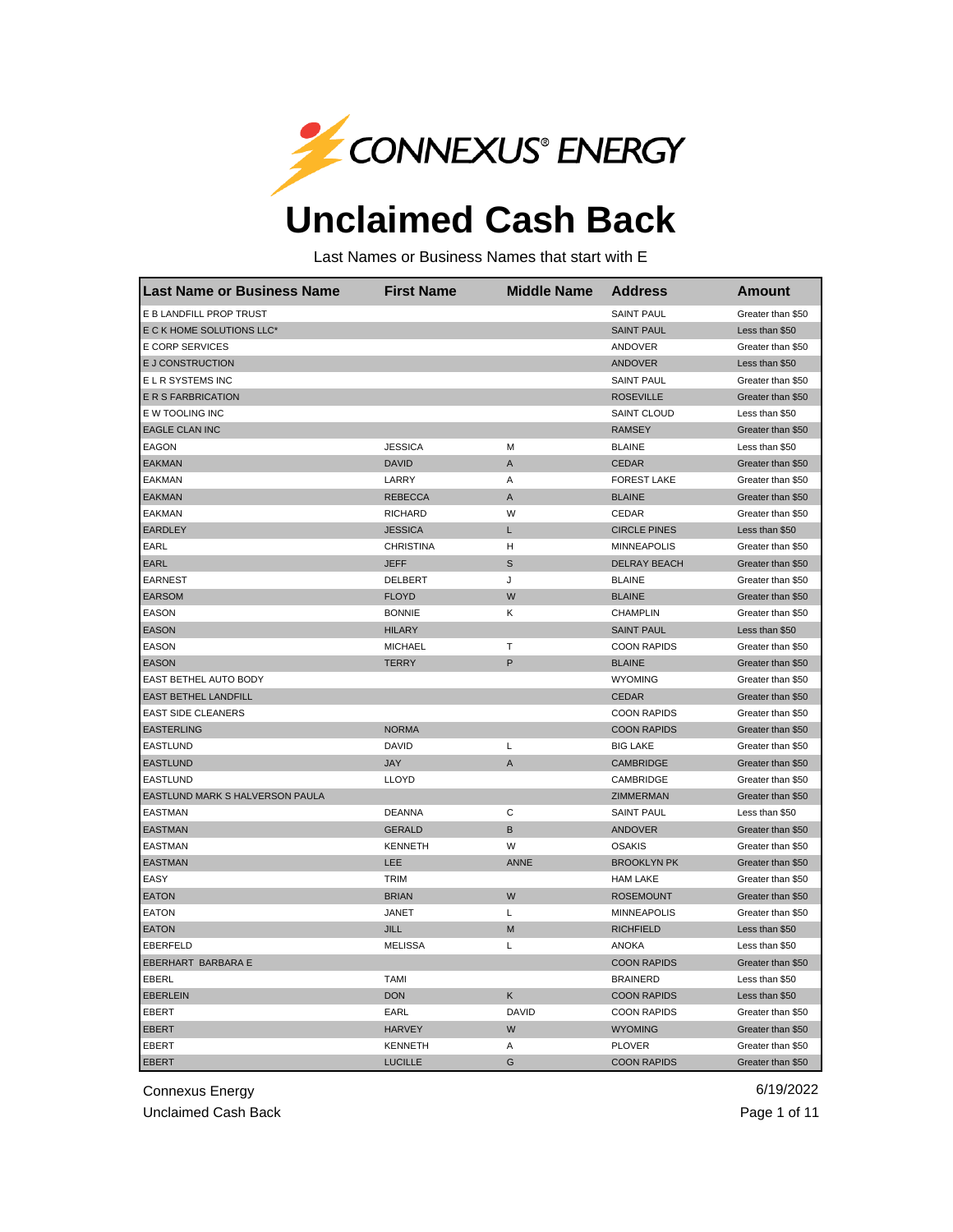| <b>Last Name or Business Name</b>     | <b>First Name</b> | <b>Middle Name</b> | <b>Address</b>      | <b>Amount</b>     |
|---------------------------------------|-------------------|--------------------|---------------------|-------------------|
| <b>EBERT</b>                          | <b>MICHAEL</b>    | D                  | <b>ANOKA</b>        | Greater than \$50 |
| <b>EBERT</b>                          | <b>NANCY</b>      |                    | <b>FRIDLEY</b>      | Less than \$50    |
| EBERT                                 | <b>RUSSELL</b>    | Ε                  | <b>PHOENIX</b>      | Greater than \$50 |
| <b>EBERTZ</b>                         | <b>WILLIAM</b>    | $\mathsf{C}$       | <b>BLAINE</b>       | Greater than \$50 |
| EBLING RESTAURANTS LLC DBA WHICH WICH |                   |                    | ANDOVER             | Greater than \$50 |
| EBY                                   | LEE               | L                  | <b>BEAVERTON</b>    | Greater than \$50 |
| <b>ECKBLAD</b>                        | LARRY             | D                  | NORTHFIELD          | Greater than \$50 |
| <b>ECKDAHL</b>                        | <b>LINDA</b>      |                    | <b>HERMANTOWN</b>   | Greater than \$50 |
| <b>ECKDALE</b>                        | <b>THOMAS</b>     | J                  | <b>HAM LAKE</b>     | Greater than \$50 |
| <b>ECKEL</b>                          | <b>JAMES</b>      | L                  | <b>WESTBOROUGH</b>  | Greater than \$50 |
| <b>ECKEL</b>                          | JAMES             | L                  | <b>NORTH BRANCH</b> | Less than \$50    |
| <b>ECKELMAN</b>                       | <b>BECKY</b>      | A                  | <b>FORT RIPLEY</b>  | Greater than \$50 |
| <b>ECKER</b>                          | MARLENE           | D                  | <b>STACY</b>        | Greater than \$50 |
| <b>ECKER</b>                          | <b>MARTIN</b>     | R                  | <b>MUSKEGON</b>     | Greater than \$50 |
| <b>ECKERT</b>                         | LAVONNE           | Ε                  | ANDOVER             | Greater than \$50 |
| <b>ECKERT</b>                         | <b>ROBERT</b>     | R                  | <b>ANOKA</b>        | Less than \$50    |
| <b>ECKHOLM</b>                        | <b>KEVIN</b>      |                    | <b>SHAKOPEE</b>     | Greater than \$50 |
| <b>ECKL</b>                           | <b>CHARLES</b>    |                    | ZIMMERMAN           | Greater than \$50 |
| <b>ECKLUND</b>                        | <b>CONNIE</b>     | L                  | CEDAR               | Greater than \$50 |
| <b>ECKLUND</b>                        | <b>DONALD</b>     | C                  | <b>RIO RANCHO</b>   | Greater than \$50 |
| <b>ECKLUND</b>                        | <b>LINDSEY</b>    | R                  | <b>COON RAPIDS</b>  | Less than \$50    |
| <b>ECKLUND</b>                        | <b>SHELLY</b>     |                    | <b>BLAINE</b>       | Greater than \$50 |
| <b>ECKLUND</b>                        | <b>STEVEN</b>     | D                  | <b>HANOVER</b>      | Greater than \$50 |
| <b>ECKLUND</b>                        | <b>VALERIA</b>    | J                  | <b>FRIDLEY</b>      | Greater than \$50 |
| <b>ECKMAN</b>                         | <b>AARON</b>      |                    | <b>MINNETONKA</b>   | Less than \$50    |
| <b>ECKMAN</b>                         | <b>ERIC</b>       | C                  | <b>NEW BRIGHTON</b> | Less than \$50    |
| <b>ECKMAN</b>                         | JAMES             | н                  | <b>ELK RIVER</b>    | Greater than \$50 |
| <b>ECKMAN</b>                         | <b>KURT</b>       | B                  | WHITE BEAR LAKE     | Greater than \$50 |
| <b>ECKSTROM</b>                       | <b>DIANNA</b>     | М                  | PLYMOUTH            | Less than \$50    |
| <b>ECKWRIGHT</b>                      | <b>ROBERT</b>     | н                  | <b>GIBBON</b>       | Less than \$50    |
| <b>ECON</b>                           | <b>MARKETING</b>  |                    | <b>ANOKA</b>        | Greater than \$50 |
| <b>ECONOMY GAS CO</b>                 |                   |                    | <b>LITCHFIELD</b>   | Greater than \$50 |
| <b>ECOWATER OF ANOKA</b>              |                   |                    | <b>WAITE PARK</b>   | Greater than \$50 |
| EDDY                                  | <b>JOHN</b>       | A                  | <b>FRIDLEY</b>      | Greater than \$50 |
| EDDY                                  | <b>ROBERT</b>     | Κ                  | <b>BIG LAKE</b>     | Greater than \$50 |
| <b>EDELL</b>                          | <b>JEANNE</b>     | M                  | <b>ROSEVILLE</b>    | Greater than \$50 |
| EDER                                  | <b>RICHARD</b>    |                    | CARLSBAD            | Greater than \$50 |
| <b>EDERER</b>                         | <b>ROBYN</b>      | R                  | <b>PLYMOUTH</b>     | Less than \$50    |
| <b>EDHOLM</b>                         | <b>CHARLES</b>    | Α                  | <b>MINNEAPOLIS</b>  | Less than \$50    |
| <b>EDIN</b>                           | <b>KIM</b>        | D                  | <b>VERNDALE</b>     | Greater than \$50 |
| EDIN                                  | KIM               |                    | <b>COON RAPIDS</b>  | Less than \$50    |
| <b>EDINA</b>                          | <b>REALTY</b>     |                    | <b>SHOREVIEW</b>    | Greater than \$50 |
| EDINA REALTY CORP RELOC               |                   |                    | <b>MINNEAPOLIS</b>  | Greater than \$50 |
| <b>EDISON</b>                         | <b>JAMES</b>      | <b>JOSEPH</b>      | <b>COON RAPIDS</b>  | Greater than \$50 |
| <b>EDLUND</b>                         | DALE              | R                  | <b>RICHMOND</b>     | Greater than \$50 |
| <b>EDQUIST</b>                        | <b>BERT</b>       |                    | <b>JACKSONVILLE</b> | Greater than \$50 |
| <b>EDSALL</b>                         | <b>STEPHEN</b>    | J                  | <b>COON RAPIDS</b>  | Greater than \$50 |
| <b>EDSON</b>                          | <b>CHARITY</b>    | A                  | <b>MINNEAPOLIS</b>  | Less than \$50    |
| <b>EDSTADT</b>                        | WALTER            | M                  | ANOKA               | Greater than \$50 |
| <b>EDSTROM</b>                        | <b>CLAYTON</b>    | L.                 | <b>COON RAPIDS</b>  | Greater than \$50 |
| EDU                                   | PLAY              | <b>BLAINE</b>      | SAINT CLOUD         | Greater than \$50 |
| EDUCATE INC                           |                   |                    | <b>BALTIMORE</b>    | Greater than \$50 |
| <b>EDWARDS</b>                        | <b>BERNEICE</b>   | Ε                  | EXELAND             | Greater than \$50 |
| <b>EDWARDS</b>                        | <b>CASEY</b>      |                    | <b>SCANDIA</b>      | Less than \$50    |
| <b>EDWARDS</b>                        | <b>DOUGLAS</b>    |                    | ZIMMERMAN           | Greater than \$50 |
| <b>EDWARDS</b>                        | GARY              | W                  | <b>BLAINE</b>       | Greater than \$50 |
|                                       |                   |                    |                     |                   |

Unclaimed Cash Back **Page 2 of 11**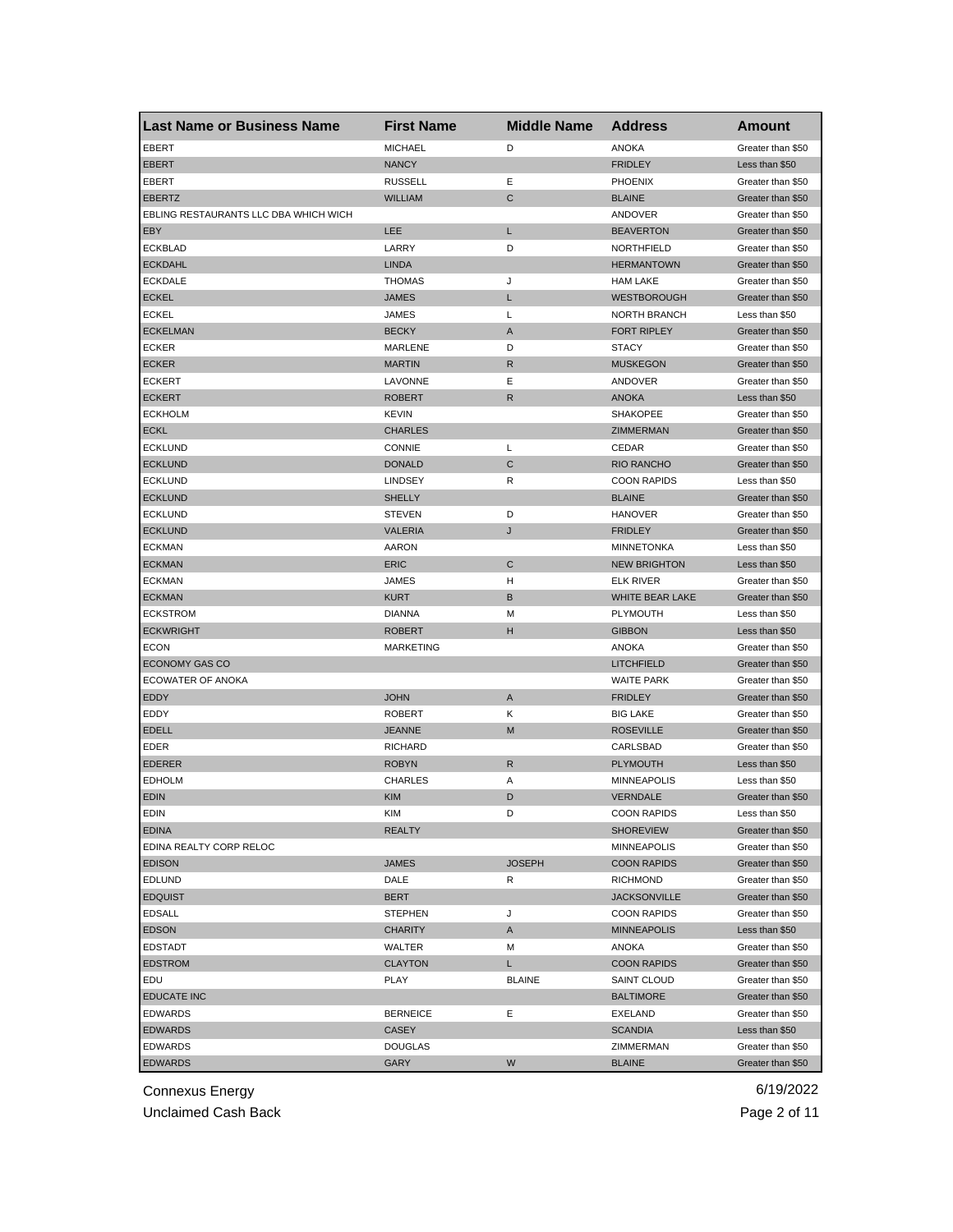| <b>Last Name or Business Name</b> | <b>First Name</b>             | <b>Middle Name</b> | <b>Address</b>         | <b>Amount</b>                       |
|-----------------------------------|-------------------------------|--------------------|------------------------|-------------------------------------|
| <b>EDWARDS</b>                    | <b>GRANT</b>                  | в                  | <b>EDEN PRAIRIE</b>    | Greater than \$50                   |
| <b>EDWARDS</b>                    | KEITH                         | D                  | <b>ANOKA</b>           | Greater than \$50                   |
| <b>EDWARDS</b>                    | LAURA                         | Ε                  | <b>PRINCETON</b>       | Greater than \$50                   |
| <b>EDWARDS</b>                    | <b>REMINGTON</b>              |                    | <b>CIRCLE PINES</b>    | Less than \$50                      |
| <b>EDWARDS</b>                    | <b>ROBERT</b>                 | т                  | <b>BRISTOW</b>         | Greater than \$50                   |
| <b>EDWARDS</b>                    | <b>SANDRA</b>                 | L                  | <b>COON RAPIDS</b>     | Greater than \$50                   |
| <b>EFFERTZ</b>                    | <b>RICHARD</b>                | J                  | ZIMMERMAN              | Greater than \$50                   |
| EFFICIENT AIR CONTROL             |                               |                    | <b>HAM LAKE</b>        | Greater than \$50                   |
| <b>EFTERFIELD</b>                 | <b>STEVEN</b>                 | Α                  | <b>MINNEAPOLIS</b>     | Less than \$50                      |
| <b>EGAN</b>                       | <b>DIANNE</b>                 | <b>MARIE</b>       | <b>FORT MYERS</b>      | Greater than \$50                   |
| EGAN                              | <b>TIMOTHY</b>                | М                  | <b>HAM LAKE</b>        | Greater than \$50                   |
| <b>EGELKRAUT</b>                  | <b>SHELLY</b>                 | A                  | <b>COON RAPIDS</b>     | Greater than \$50                   |
| EGGE                              | <b>ROBERT</b>                 | G                  | PANAMA CITY            | Less than \$50                      |
| <b>EGGERS</b>                     | <b>JASON</b>                  | L                  | <b>MINNEAPOLIS</b>     | Less than \$50                      |
| <b>EGGERS</b>                     | <b>ROBERT</b>                 | W                  | ANDOVER                | Less than \$50                      |
| <b>EGGERSGLUSS</b>                | <b>DAVID</b>                  | D                  | <b>GARRISON</b>        | Greater than \$50                   |
| EGGERT                            | <b>HENRY</b>                  |                    | <b>EAST BETHEL</b>     | Greater than \$50                   |
| <b>EGGERT</b>                     | <b>MICHAEL</b>                |                    | <b>FORT MYERS</b>      | Greater than \$50                   |
| <b>EGGERT</b>                     | <b>TIMOTHY</b>                | F                  | ZIMMERMAN              | Less than \$50                      |
| <b>EGGLESTON</b>                  | <b>MARK</b>                   | J                  | <b>VADNAIS HEIGHTS</b> | Greater than \$50                   |
| <b>EGLAND</b>                     | SYDNE                         | С                  | <b>COON RAPIDS</b>     | Greater than \$50                   |
| <b>EGSTAD</b>                     | <b>SARAH</b>                  | В                  | <b>COON RAPIDS</b>     | Less than \$50                      |
| <b>EGUIA</b>                      | ANGELA                        |                    | <b>SEGUIN</b>          | Greater than \$50                   |
| <b>EHALT</b>                      | <b>SARA</b>                   | M                  | <b>CAMBRIDGE</b>       | Less than \$50                      |
| <b>EHLEN MARION</b>               |                               |                    | ANDOVER                | Less than \$50                      |
| <b>EHLENZ</b>                     | <b>LINDA</b>                  | M                  | <b>GOLDEN VALLEY</b>   | Less than \$50                      |
| EHLERS JULIE K & RT 2 BOX 60A     |                               |                    | <b>BROOK PARK</b>      | Greater than \$50                   |
| <b>EHMAN</b>                      | <b>EVELYN</b>                 |                    | <b>MINNEAPOLIS</b>     | Greater than \$50                   |
| <b>EHMKE</b>                      | KATHRYN                       |                    | MAPLE GROVE            | Greater than \$50                   |
| <b>EHRENBERG</b>                  | <b>DENNIS</b>                 | P                  | WHITE BEAR LAKE        | Greater than \$50                   |
| <b>EHRLICHMAN</b>                 | <b>GREGORY</b>                | <b>ALAN</b>        | ZIMMERMAN              | Greater than \$50                   |
| <b>EHRNREITER</b>                 | <b>WALTER</b>                 | J                  | <b>BLAINE</b>          | Greater than \$50                   |
| <b>EICH</b>                       | <b>PAUL</b>                   | н                  | <b>FRIDLEY</b>         | Greater than \$50                   |
| <b>EICHMILLER</b>                 | <b>MIKE</b>                   |                    | <b>ANOKA</b>           | Greater than \$50                   |
|                                   |                               |                    | <b>ANOKA</b>           |                                     |
| <b>EICHSTAEDT</b>                 | <b>KIMBERLY</b><br><b>JON</b> | Κ<br>G             | <b>SAINT CLOUD</b>     | Greater than \$50<br>Less than \$50 |
| <b>EICHTEN</b>                    |                               |                    |                        |                                     |
| <b>EICKHOLT</b>                   | <b>CLIFFORD</b>               | J                  | <b>GROVER BEACH</b>    | Greater than \$50                   |
| <b>EICKHOLT</b>                   | <b>COLIN</b>                  | S                  | CORRECTIONVILLE        | Less than \$50                      |
| <b>EICKHOLT</b>                   | <b>JOSEPH</b>                 | P                  | <b>CIRCLE PINES</b>    | Greater than \$50                   |
| <b>EICKMAN</b>                    | <b>TIM</b>                    | D                  | <b>MAPLE GROVE</b>     | Less than \$50                      |
| EID                               | JENNIFER                      |                    | <b>MONTICELLO</b>      | Greater than \$50                   |
| EIDE                              | <b>DAVID</b>                  |                    | <b>BLAINE</b>          | Greater than \$50                   |
| EIDE                              | LARRY                         | D                  | <b>BLAINE</b>          | Greater than \$50                   |
| <b>EIDSVOLD</b>                   | KEVIN                         | R                  | <b>FRIDLEY</b>         | Greater than \$50                   |
| <b>EIDSVOLD</b>                   | <b>ROBERT</b>                 | D                  | <b>MONTICELLO</b>      | Greater than \$50                   |
| <b>EIFFES</b>                     | <b>TIMOTHY</b>                | M                  | <b>CIRCLE PINES</b>    | Greater than \$50                   |
| <b>EIFLER</b>                     | THERESA                       |                    | SPRING LK PK           | Less than \$50                      |
| <b>EIGENHEER</b>                  | <b>BRADLEY</b>                | A                  | <b>COON RAPIDS</b>     | Greater than \$50                   |
| <b>EIGENHEER</b>                  | HARLEY                        |                    | <b>NISSWA</b>          | Greater than \$50                   |
| <b>EIGENHEER</b>                  | JEFF                          | A                  | <b>LINDSTROM</b>       | Greater than \$50                   |
| EIGENHEER ENTERPRISES INC         |                               |                    | <b>LINDSTROM</b>       | Greater than \$50                   |
| EILER                             | <b>JAMES</b>                  | W                  | <b>COON RAPIDS</b>     | Greater than \$50                   |
| <b>EIMERMANN</b>                  | TIMOTHY                       |                    | ONALASKA               | Greater than \$50                   |
| <b>EINAN</b>                      | <b>JESSICA</b>                |                    | <b>FOREST LAKE</b>     | Less than \$50                      |
| <b>EINBERGER</b>                  | DONALD                        | J                  | <b>LUCK</b>            | Less than \$50                      |
| <b>EISCHENS</b>                   | <b>SHARON</b>                 | Е                  | <b>FRIDLEY</b>         | Greater than \$50                   |

Unclaimed Cash Back **Page 3 of 11**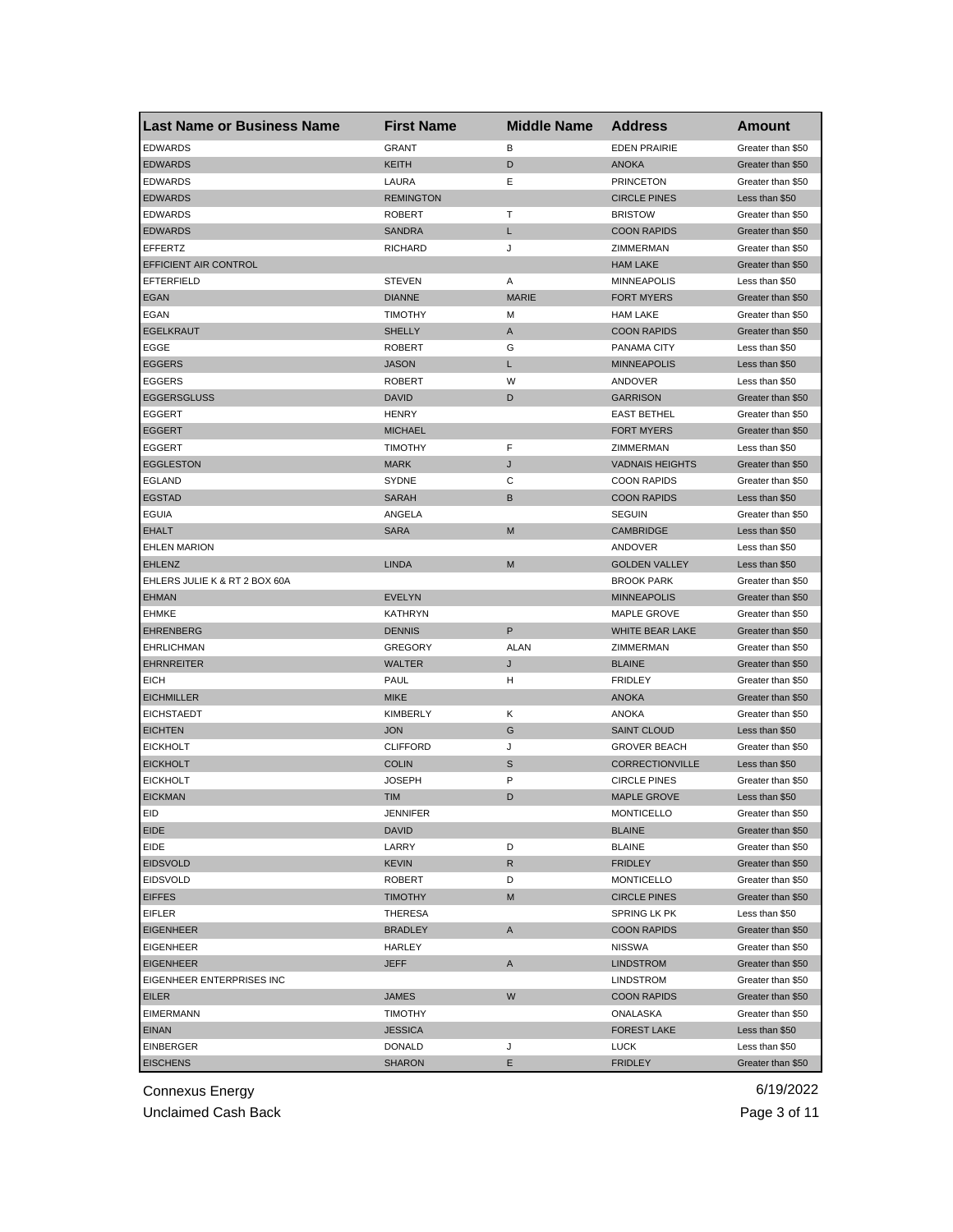| <b>Last Name or Business Name</b> | <b>First Name</b> | <b>Middle Name</b> | <b>Address</b>       | <b>Amount</b>                          |
|-----------------------------------|-------------------|--------------------|----------------------|----------------------------------------|
| <b>EISENBRAUN</b>                 | LARRY             | D                  | <b>COON RAPIDS</b>   | Greater than \$50                      |
| <b>EISENBRAUN</b>                 | <b>REGINA</b>     | M                  | ZIMMERMAN            | Greater than \$50                      |
| <b>EISENCHENK</b>                 | JAMES             | в                  | ANDOVER              | Greater than \$50                      |
| <b>EISENSCHENK</b>                | <b>BARB</b>       | J                  | <b>MINNEAPOLIS</b>   | Greater than \$50                      |
| <b>EISENSCHENK</b>                | DAVID             |                    | <b>BLAINE</b>        | Greater than \$50                      |
| <b>EISENSCHENK</b>                | <b>DONALD</b>     |                    | <b>COON RAPIDS</b>   | Greater than \$50                      |
| <b>EISENSCHENK</b>                | JOYCE             |                    | SPRING LK PK         | Greater than \$50                      |
| <b>EISENSCHENK</b>                | <b>JULIE</b>      |                    | <b>SAINT FRANCIS</b> | Less than \$50                         |
| EITZER                            | <b>COREY</b>      | R                  | <b>HERMANTOWN</b>    | Less than \$50                         |
| <b>EKBERG</b>                     | <b>INC</b>        |                    | <b>FRIDLEY</b>       | Greater than \$50                      |
| EKBERG                            | <b>MIKE</b>       | Α                  | ZIMMERMAN            | Less than \$50                         |
| EKE                               | <b>ALAN</b>       | B                  | <b>CIRCLE PINES</b>  | Greater than \$50                      |
| EKE                               | DANIEL            | Α                  | <b>MINNEAPOLIS</b>   | Less than \$50                         |
| EKEKWE*                           | <b>OBIAGELI</b>   |                    | <b>PRINCETON</b>     | Less than \$50                         |
| <b>EKEROTH</b>                    | <b>JON</b>        |                    | <b>SAINT PAUL</b>    | Less than \$50                         |
| <b>EKEROTH</b>                    | <b>PATRICIA</b>   | L                  | <b>DULUTH</b>        | Greater than \$50                      |
| <b>EKHOLM</b>                     | <b>ALTON</b>      |                    | <b>STILLWATER</b>    | Greater than \$50                      |
| <b>EKLUND</b>                     | <b>RANDI</b>      |                    | <b>CIRCLE PINES</b>  | Less than \$50                         |
| <b>EKLUND</b>                     | WES               |                    | <b>OSSEO</b>         | Less than \$50                         |
| <b>EKMAN</b>                      | <b>DEAN</b>       | G                  | <b>WARROAD</b>       | Greater than \$50                      |
| <b>EKSTEDT</b>                    | LAURA             | Α                  | <b>LINO LAKES</b>    | Greater than \$50                      |
| <b>EKSTRAND</b>                   | <b>KIMBERLY</b>   | A                  | <b>ANOKA</b>         | Greater than \$50                      |
| <b>EKSTRAND</b>                   | LORRIE            |                    | <b>BLAINE</b>        | Less than \$50                         |
| <b>EKSTRAND</b>                   | <b>SHERRILYN</b>  |                    | <b>BROWERVILLE</b>   | Less than \$50                         |
| <b>EKSTROM</b>                    | <b>STEVEN</b>     | W                  | <b>COON RAPIDS</b>   | Less than \$50                         |
| EL.                               | <b>REHBEIN</b>    |                    | <b>LINO LAKES</b>    | Greater than \$50                      |
| <b>EL NAGAR</b>                   | DAYAA             | Α                  | <b>BLAINE</b>        | Greater than \$50                      |
| ELAINE'S FLOWERS AND GIFTS        |                   |                    | <b>ISANTI</b>        | Less than \$50                         |
| <b>ELASKY</b>                     | <b>KIRA</b>       |                    | ZIMMERMAN            | Greater than \$50                      |
| <b>ELDER</b>                      | <b>JEROME</b>     | Е                  | <b>CIRCLE PINES</b>  | Greater than \$50                      |
| <b>ELDIEN</b>                     | KAREN             |                    | <b>BLAINE</b>        | Greater than \$50                      |
| ELECTRIC BEACH (DH)               |                   |                    | <b>ELK RIVER</b>     | Less than \$50                         |
| ELECTRIC MOTOR SPECIAL            |                   |                    | <b>SAINT PAUL</b>    | Greater than \$50                      |
| <b>ELECTRIC SURPLUS</b>           |                   |                    | <b>BLAINE</b>        | Greater than \$50                      |
| <b>ELFERS</b>                     | <b>KATHERINE</b>  | D                  | HILLSDALE            | Greater than \$50                      |
| <b>ELFERT</b>                     | <b>JOSEPH</b>     | R                  | <b>MANKATO</b>       | Greater than \$50                      |
| ELHARD                            | <b>DOUGLAS</b>    | С                  | ZIMMERMAN            |                                        |
| ELIAS STEVEN R MD                 |                   |                    | WHITE BEAR LAKE      | Greater than \$50<br>Greater than \$50 |
| <b>ELIASON</b>                    | JACOB             |                    |                      |                                        |
| <b>ELIASON</b>                    |                   | М                  | <b>BIG LAKE</b>      | Less than \$50<br>Greater than \$50    |
|                                   | <b>MICHAEL</b>    | J                  | <b>MINNEAPOLIS</b>   |                                        |
| ELIASON                           | RONALD            |                    | HAM LAKE             | Greater than \$50                      |
| <b>ELIASON</b>                    | WANDA             |                    | <b>BETHEL</b>        | Greater than \$50                      |
| <b>ELIASSON</b>                   | KURT              | Ε                  | LITTLE CANADA        | Greater than \$50                      |
| ELIM TRANSITIONAL* HSE INC-ACSHP  |                   |                    | <b>COON RAPIDS</b>   | Greater than \$50                      |
| <b>ELISON</b>                     |                   |                    | <b>BLAINE</b>        | Greater than \$50                      |
| <b>ELISON</b>                     | <b>TODD</b>       | W                  | <b>BLAINE</b>        | Greater than \$50                      |
| ELK                               | RIVER             | EDU-PLAY           | <b>ELK RIVER</b>     | Greater than \$50                      |
| ELK RIVER OCEANS                  |                   |                    | <b>ELK RIVER</b>     | Greater than \$50                      |
| ELK RIVER SADDLE CLUB             |                   |                    | ELK RIVER            | Greater than \$50                      |
| <b>ELLA</b>                       | <b>MARY</b>       | A                  | <b>ANDOVER</b>       | Less than \$50                         |
| <b>ELLEFSON</b>                   | <b>JENNIFER</b>   |                    | <b>BIG LAKE</b>      | Greater than \$50                      |
| <b>ELLEFSON</b>                   | <b>MARK</b>       | Е                  | <b>BLAINE</b>        | Greater than \$50                      |
| <b>ELLEFSON</b>                   | TROY              | Α                  | <b>FRIENDSWOOD</b>   | Greater than \$50                      |
| ELLER                             | KORY              | J                  | <b>BLAINE</b>        | Less than \$50                         |
| <b>ELLERBUSCH</b>                 | DONALD            | F                  | SANTA BARBARA        | Greater than \$50                      |
| <b>ELLERTSON</b>                  | <b>VERLYN</b>     |                    | <b>BROOKLYN PARK</b> | Greater than \$50                      |

Unclaimed Cash Back **Page 4 of 11**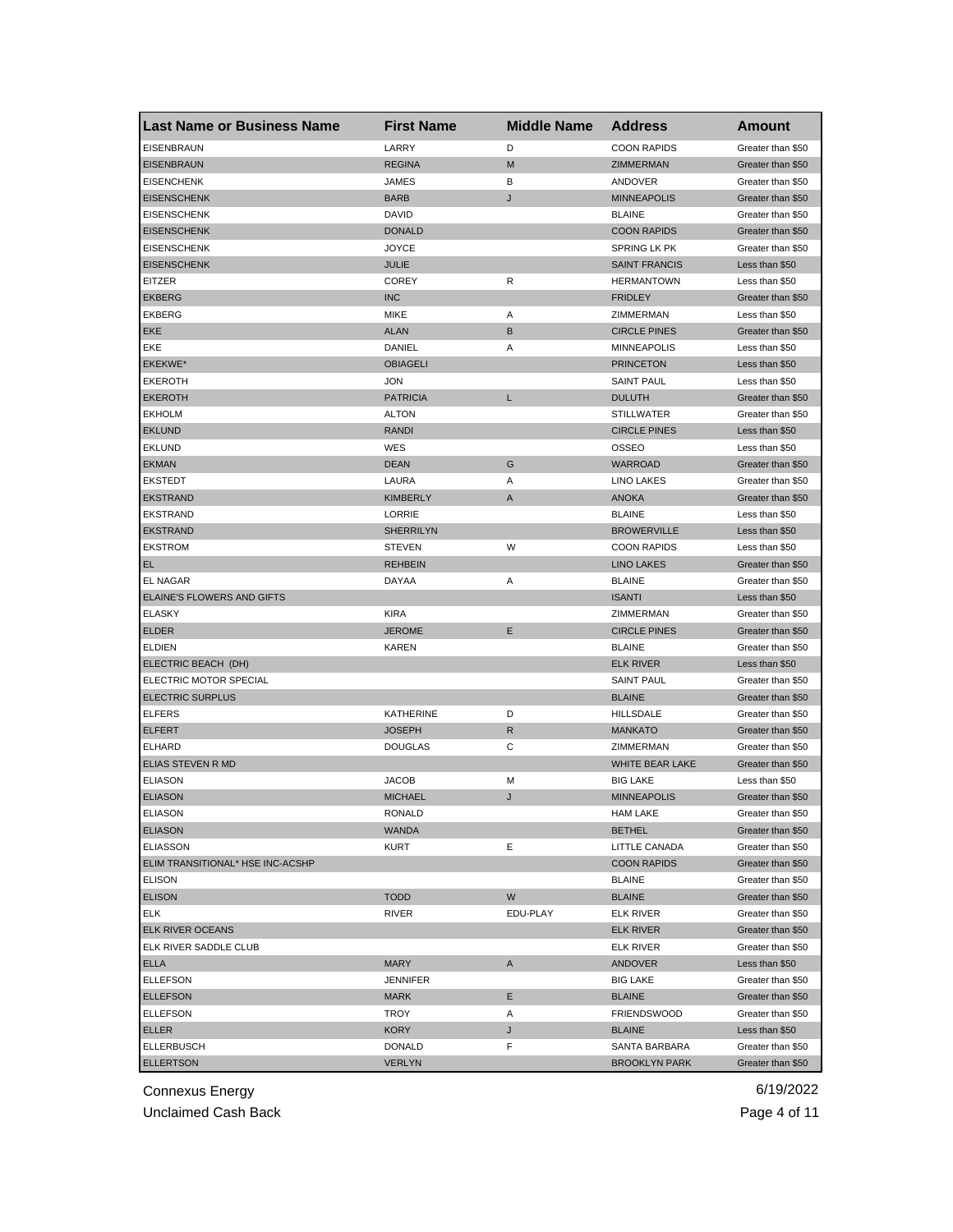| <b>Last Name or Business Name</b> | <b>First Name</b> | <b>Middle Name</b> | <b>Address</b>      | <b>Amount</b>     |
|-----------------------------------|-------------------|--------------------|---------------------|-------------------|
| <b>ELLETSON</b>                   | <b>PATRICIA</b>   | Г                  | <b>COON RAPIDS</b>  | Greater than \$50 |
| <b>ELLING</b>                     | JAMES             | Е                  | <b>PENGILLY</b>     | Greater than \$50 |
| <b>ELLING</b>                     | JAMES             | Ε                  | <b>GRAND RAPIDS</b> | Less than \$50    |
| <b>ELLINGBOE</b>                  | <b>CRAIG</b>      |                    | <b>SAINT PAUL</b>   | Greater than \$50 |
| <b>ELLINGBOE</b>                  | STEVEN            | D                  | <b>ANOKA</b>        | Greater than \$50 |
| <b>ELLINGBOE</b>                  | <b>STEVEN</b>     | D                  | <b>ANOKA</b>        | Greater than \$50 |
| <b>ELLINGSON</b>                  | <b>BRENDA</b>     |                    | <b>COON RAPIDS</b>  | Greater than \$50 |
| <b>ELLINGSON</b>                  | DAN               | Е                  | <b>FRIDLEY</b>      | Greater than \$50 |
| <b>ELLINGSON</b>                  | ERIK              | S                  | <b>BETHEL</b>       | Less than \$50    |
| <b>ELLINGSON</b>                  | GARY              | R                  | <b>NORTH BRANCH</b> | Greater than \$50 |
| <b>ELLINGSON</b>                  | JACK              |                    | <b>COON RAPIDS</b>  | Less than \$50    |
| <b>ELLINGSON</b>                  | <b>JACK</b>       | Т                  | <b>MORA</b>         | Greater than \$50 |
| <b>ELLINGSON</b>                  | JON               |                    | ZIMMERMAN           | Greater than \$50 |
| <b>ELLINGSON</b>                  | <b>MICHAEL</b>    | D                  | <b>COON RAPIDS</b>  | Greater than \$50 |
| <b>ELLINGSON</b>                  | <b>ROBERT</b>     |                    | <b>CHAMPLIN</b>     | Less than \$50    |
| <b>ELLINGSON</b>                  | <b>ROGER</b>      | Κ                  | <b>OSSEO</b>        | Less than \$50    |
| <b>ELLINGSON</b>                  | <b>RONALD</b>     |                    | <b>ELK RIVER</b>    | Greater than \$50 |
| <b>ELLINGSWORTH</b>               | <b>JAMES</b>      | L                  | <b>RAMSEY</b>       | Greater than \$50 |
| <b>ELLIOTT</b>                    | ANGELLA           | М                  | <b>SHAKOPEE</b>     | Less than \$50    |
| <b>ELLIOTT</b>                    | <b>BOBBY</b>      |                    | <b>ROCK HILL</b>    | Greater than \$50 |
| <b>ELLIOTT</b>                    | CARL              | W                  | <b>BILLINGS</b>     | Greater than \$50 |
| <b>ELLIOTT</b>                    | <b>DANIEL</b>     | F                  | <b>HAM LAKE</b>     | Less than \$50    |
| <b>ELLIOTT</b>                    | DAVID             |                    | <b>COON RAPIDS</b>  | Greater than \$50 |
| <b>ELLIOTT</b>                    | <b>FERN</b>       | L                  | <b>BLAINE</b>       | Greater than \$50 |
| <b>ELLIOTT</b>                    | PAUL              | M                  | <b>COON RAPIDS</b>  | Greater than \$50 |
| <b>ELLIOTT</b>                    | ROBERT            | L                  | <b>COON RAPIDS</b>  | Greater than \$50 |
| ELLIS                             | <b>BRYAN</b>      | Κ                  | RAMSEY              | Greater than \$50 |
| <b>ELLIS</b>                      | LAURA             | L                  | <b>SHOREVIEW</b>    | Greater than \$50 |
| <b>ELLIS</b>                      | RICHARD           |                    | <b>HAVRE</b>        | Greater than \$50 |
| <b>ELLIS</b>                      | WARREN            | S                  | <b>BLAINE</b>       | Greater than \$50 |
| <b>ELLISON</b>                    | <b>MICHAEL</b>    | R                  | <b>ANOKA</b>        | Greater than \$50 |
| <b>ELMAJRI</b>                    | YOUSSIF           |                    | <b>FARIBAULT</b>    | Less than \$50    |
| <b>ELMER</b>                      | <b>BRIAN</b>      | Α                  | ELK RIVER           | Greater than \$50 |
| <b>ELMI</b>                       | ZAKARIA           | M                  | <b>MINNEAPOLIS</b>  | Less than \$50    |
| <b>ELMORE</b>                     | JAMES             |                    | ANDOVER             | Less than \$50    |
| <b>ELMORE</b>                     | <b>JOHN</b>       | J                  | <b>BLAINE</b>       | Less than \$50    |
| <b>ELMQUIST</b>                   | JEFFREY           |                    | WHITE BEAR LAKE     | Less than \$50    |
| <b>ELOFSON</b>                    | <b>TODD</b>       | W                  | <b>CRESTVIEW</b>    | Greater than \$50 |
| ELSBERRY                          | JAY               | D                  | <b>ISANTI</b>       | Greater than \$50 |
| <b>ELSENPETER</b>                 | <b>DANIEL</b>     | P                  | <b>BIG LAKE</b>     | Greater than \$50 |
| ELSENPETER                        | JACK              |                    | BENNET I SVILLE     | Less than \$50    |
| <b>ELSENPETER</b>                 | JAMES             |                    | <b>COON RAPIDS</b>  | Greater than \$50 |
| <b>ELSHAUG</b>                    | <b>DUANE</b>      | С                  | <b>COON RAPIDS</b>  | Greater than \$50 |
| <b>ELSHAUG</b>                    | DUANE             | С                  | ANDOVER             | Greater than \$50 |
| <b>ELSNER</b>                     | <b>ESTHER</b>     | Е                  | <b>STILLWATER</b>   | Greater than \$50 |
| <b>ELTON</b>                      | RICHARD           | A                  | <b>COON RAPIDS</b>  | Less than \$50    |
| ELY                               | <b>TIMOTHY</b>    | Г                  | <b>BLAINE</b>       | Less than \$50    |
| <b>EMANUEL</b>                    | <b>DESIREE</b>    |                    | <b>SAINT PAUL</b>   | Less than \$50    |
|                                   |                   |                    |                     | Greater than \$50 |
| <b>EMERALD</b>                    | <b>GROVES</b>     |                    | <b>HUGO</b>         |                   |
| <b>EMERSON</b>                    | <b>DUWAYNE</b>    |                    | <b>COON RAPIDS</b>  | Greater than \$50 |
| <b>EMERSON</b>                    | RAY               | С                  | <b>OVIEDO</b>       | Greater than \$50 |
| <b>EMERSON</b>                    | <b>RUSSELL</b>    | D                  | <b>RED WING</b>     | Greater than \$50 |
| EMERT                             | RONALD            | Α                  | MINNEAPOLIS         | Greater than \$50 |
| EMERY                             | ALAN              | N                  | <b>FOREST LAKE</b>  | Less than \$50    |
| EMERY                             | <b>BRUCE</b>      | L                  | RAMSEY              | Greater than \$50 |
| <b>EMERY</b>                      | <b>SHIRLEY</b>    | Α                  | <b>FARMINGTON</b>   | Greater than \$50 |

Unclaimed Cash Back **Page 5 of 11**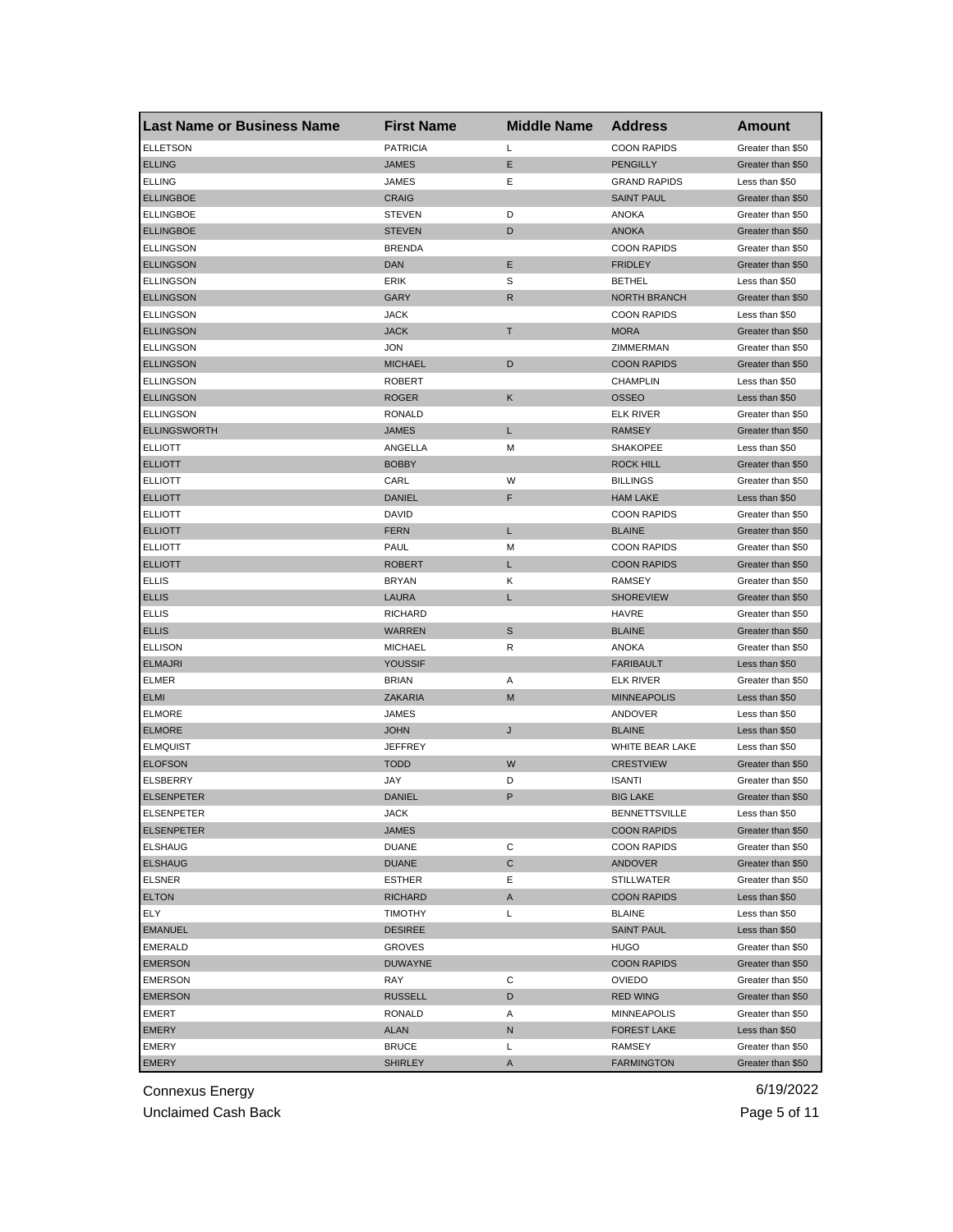| <b>Last Name or Business Name</b> | <b>First Name</b> | <b>Middle Name</b> | <b>Address</b>       | Amount            |
|-----------------------------------|-------------------|--------------------|----------------------|-------------------|
| <b>EMHOLTZ</b>                    | <b>JERRY</b>      |                    | <b>CLEAR LAKE</b>    | Greater than \$50 |
| <b>EMLY</b>                       | <b>KRISTEN</b>    | Г                  | <b>SAINT PAUL</b>    | Greater than \$50 |
| <b>EMMANS</b>                     | <b>CRAIG</b>      |                    | <b>LINDSTROM</b>     | Greater than \$50 |
| <b>EMMANS</b>                     | <b>DOUGLAS</b>    | D                  | <b>BLAINE</b>        | Less than \$50    |
| <b>EMMEL</b>                      | <b>JERRY</b>      | L                  | <b>MONTICELLO</b>    | Greater than \$50 |
| <b>EMMERICH</b>                   | <b>DONALD</b>     | A                  | <b>ANOKA</b>         | Greater than \$50 |
| <b>EMMERICH</b>                   | <b>JAN</b>        | М                  | REMER                | Greater than \$50 |
| <b>EMMERICH</b>                   | <b>PAUL</b>       | A                  | <b>ANDOVER</b>       | Greater than \$50 |
| <b>EMONS</b>                      | <b>JOE</b>        |                    | CAMBRIDGE            | Less than \$50    |
| <b>EMPEY</b>                      | <b>ALLAN</b>      |                    | <b>SAINT PAUL</b>    | Less than \$50    |
| <b>EMPEY</b>                      | <b>BETTY</b>      | М                  | <b>SAINT PAUL</b>    | Greater than \$50 |
| <b>EMPEY</b>                      | <b>KEVIN</b>      | W                  | <b>BLAINE</b>        | Greater than \$50 |
| <b>EMPEY</b>                      | PETER             | Α                  | DEER RIVER           | Less than \$50    |
| <b>EMPIRE EXTERIORS INC</b>       |                   |                    | <b>COON RAPIDS</b>   | Less than \$50    |
| <b>EMPOLITE</b>                   | <b>CINDY</b>      |                    | <b>STACY</b>         | Greater than \$50 |
| <b>ENCK</b>                       | <b>WILLIAM</b>    |                    | <b>COON RAPIDS</b>   | Greater than \$50 |
| <b>ENCOMM MIDWEST</b>             |                   |                    | <b>ISANTI</b>        | Less than \$50    |
| <b>ENDE</b>                       | <b>JESSE</b>      | W                  | <b>RAMSEY</b>        | Less than \$50    |
| <b>ENDRUD</b>                     | <b>STEVEN</b>     |                    | <b>SAINT PAUL</b>    | Less than \$50    |
| <b>ENERSON</b>                    | <b>REBECCA</b>    | Υ                  | <b>BROOKLYN PARK</b> | Less than \$50    |
| <b>ENFIELD</b>                    | <b>CHRISTINE</b>  | Α                  | <b>BURNS</b>         | Less than \$50    |
| <b>ENFIELD</b>                    | <b>DANIEL</b>     | G                  | <b>SAINT FRANCIS</b> | Greater than \$50 |
| <b>ENFIELD</b>                    | KELSEY            | F                  | ANOKA                | Greater than \$50 |
| <b>ENG</b>                        | <b>JOHN</b>       |                    | <b>SAINT FRANCIS</b> | Greater than \$50 |
| <b>ENGA</b>                       | LEE               | Α                  | ANDOVER              | Greater than \$50 |
| <b>ENGBERG</b>                    | <b>JOSEPH</b>     | W                  | <b>MINNEAPOLIS</b>   | Greater than \$50 |
| <b>ENGBLOM</b>                    | MARSHALL          |                    | <b>MAPLE GROVE</b>   | Greater than \$50 |
| <b>ENGE</b>                       | <b>JEFFREY</b>    |                    | <b>UPSALA</b>        | Greater than \$50 |
| <b>ENGE</b>                       | <b>SCOTT</b>      | J                  | <b>COON RAPIDS</b>   | Greater than \$50 |
| <b>ENGEBRETSON</b>                | <b>ALLEN</b>      |                    | <b>MERRILL</b>       | Greater than \$50 |
| <b>ENGEBRETSON</b>                | <b>BRIAN</b>      | D                  | <b>SAINT PAUL</b>    | Less than \$50    |
| <b>ENGEBRETSON</b>                | <b>LISA</b>       |                    | <b>BLAINE</b>        | Greater than \$50 |
| <b>ENGEBRETSON</b>                | WESLEY            |                    | <b>PRINCETON</b>     | Less than \$50    |
| <b>ENGEL</b>                      | <b>CURTIS</b>     | $\mathsf R$        | <b>NEW BRIGHTON</b>  | Less than \$50    |
| <b>ENGEL</b>                      | DAVID             | т                  | <b>HOLCOMBE</b>      | Less than \$50    |
| <b>ENGELBRETSON</b>               | <b>URSULA</b>     |                    | <b>COON RAPIDS</b>   | Greater than \$50 |
| <b>ENGELBY</b>                    | ARNOLD            | R                  | CEDAR                | Greater than \$50 |
| <b>ENGELS</b>                     | CAROLINE          | M                  | <b>COON RAPIDS</b>   | Greater than \$50 |
| <b>ENGELS</b>                     | GARY              | В                  | <b>FRIDLEY</b>       | Greater than \$50 |
| <b>ENGELS</b>                     | <b>SCOTT</b>      | G                  | <b>CAMBRIDGE</b>     | Greater than \$50 |
| <b>ENGELS</b>                     | WILLIAM           | J                  | <b>NEVIS</b>         | Greater than \$50 |
| <b>ENGEN</b>                      | <b>BRYAN</b>      |                    | <b>RAMSEY</b>        | Less than \$50    |
| ENGER                             | DEAN              | S                  | ALBERTVILLE          | Greater than \$50 |
| <b>ENGER</b>                      | <b>GLENICE</b>    | L                  | <b>PRINCETON</b>     | Greater than \$50 |
| ENGER                             | HARTLEY           |                    | <b>HAM LAKE</b>      | Greater than \$50 |
| <b>ENGER</b>                      | LYLE              | S                  | <b>PRINCETON</b>     | Greater than \$50 |
| <b>ENGINE MACHINE SERVICE</b>     |                   |                    | <b>BLAINE</b>        | Greater than \$50 |
| <b>ENGLAND</b>                    | <b>CRAIG</b>      | B                  | <b>SAINT FRANCIS</b> | Greater than \$50 |
| <b>ENGLAND</b>                    | <b>ERNEST</b>     |                    | <b>COON RAPIDS</b>   | Greater than \$50 |
| <b>ENGLE</b>                      | <b>MARK</b>       | R                  | <b>STILLWATER</b>    | Greater than \$50 |
| ENGLER                            | KIM               | L                  | <b>EAST BETHEL</b>   | Greater than \$50 |
| <b>ENGLERT</b>                    | <b>GERALD</b>     | A                  | <b>MOUNDSVIEW</b>    | Greater than \$50 |
| <b>ENGLERT</b>                    | <b>JENNIFER</b>   | Υ                  | KEWAUNEE             | Greater than \$50 |
| <b>ENGLES</b>                     | <b>JOSEPH</b>     | D                  | <b>CHAMPLIN</b>      | Greater than \$50 |
| <b>ENGLIN</b>                     | SCOT              | O                  | ANOKA                | Less than \$50    |
| <b>ENGLISH</b>                    | <b>DAISY</b>      |                    | <b>MONTICELLO</b>    | Greater than \$50 |
|                                   |                   |                    |                      |                   |

Unclaimed Cash Back **Page 6 of 11**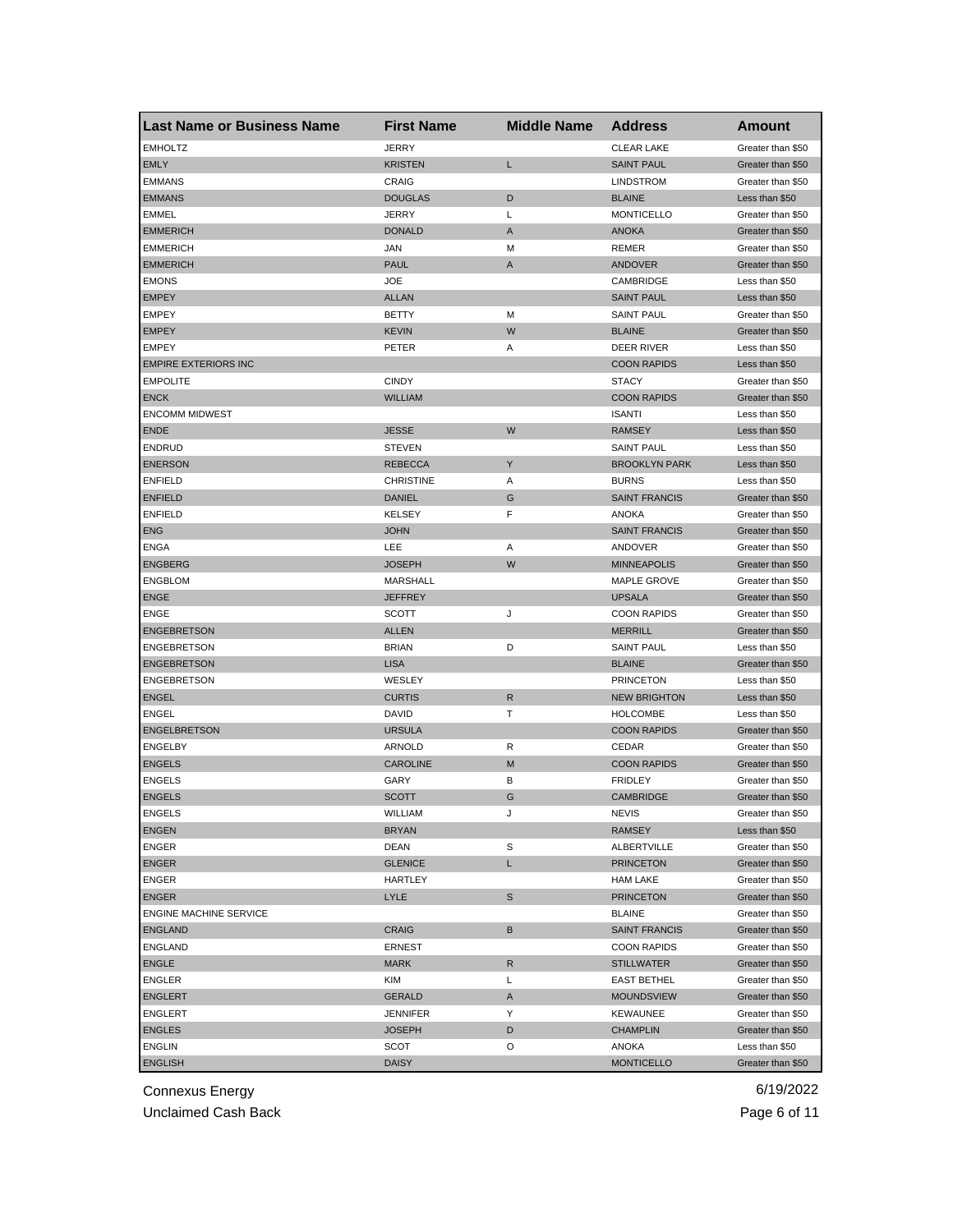| <b>Last Name or Business Name</b> | <b>First Name</b>  | <b>Middle Name</b> | <b>Address</b>       | Amount            |
|-----------------------------------|--------------------|--------------------|----------------------|-------------------|
| <b>ENGLISH</b>                    | <b>JUDY</b>        | M                  | <b>MINNEAPOLIS</b>   | Greater than \$50 |
| <b>ENGLUND</b>                    | <b>MARY</b>        | L                  | <b>COON RAPIDS</b>   | Greater than \$50 |
| <b>ENGLUND</b>                    | <b>MAUREEN</b>     | M                  | OAKDALE              | Less than \$50    |
| <b>ENGLUND</b>                    | <b>MICHAEL</b>     | T                  | <b>COON RAPIDS</b>   | Greater than \$50 |
| <b>ENGQUIST</b>                   | EDA                |                    | CAMBRIDGE            | Greater than \$50 |
| <b>ENGQUIST</b>                   | <b>MARK</b>        |                    | <b>MOORHEAD</b>      | Greater than \$50 |
| <b>ENGREN</b>                     | LEO                | Α                  | <b>ANOKA</b>         | Greater than \$50 |
| <b>ENGSTRAN</b>                   | <b>PAUL</b>        | A                  | <b>ANDOVER</b>       | Greater than \$50 |
| ENGSTRAN                          | REED               | F                  | <b>PRINCETON</b>     | Greater than \$50 |
| <b>ENGSTROM</b>                   | <b>ARNIE</b>       | L                  | <b>MANKATO</b>       | Greater than \$50 |
| <b>ENGSTROM</b>                   | <b>CYNTHIA</b>     | J                  | <b>SAINT FRANCIS</b> | Greater than \$50 |
| <b>ENGSTROM</b>                   | <b>DAVID</b>       | B                  | <b>COON RAPIDS</b>   | Greater than \$50 |
| <b>ENGSTROM</b>                   | <b>ROY</b>         | D                  | CAMBRIDGE            | Greater than \$50 |
| <b>ENICH</b>                      | <b>JUDITH</b>      | Ε                  | ANDOVER              | Greater than \$50 |
| <b>ENKE</b>                       | <b>MICHAEL</b>     | R                  | <b>CANNON FALLS</b>  | Less than \$50    |
| <b>ENNENGA</b>                    | <b>KENNETH</b>     | W                  | <b>ANOKA</b>         | Greater than \$50 |
| <b>ENNIS</b>                      | <b>HEIDI</b>       |                    | <b>HUGO</b>          | Greater than \$50 |
| <b>ENOCKSON</b>                   | <b>BLAKE</b>       | A                  | <b>ANOKA</b>         | Greater than \$50 |
| <b>ENRIGHT</b>                    | ANN                | Ε                  | WHITE BEAR LAKE      | Less than \$50    |
| <b>ENRIGHT</b>                    | <b>DEREK</b>       |                    | <b>BROOKLYN PARK</b> | Less than \$50    |
| <b>ENRIGHT</b>                    | KEITH              | Ε                  | <b>COON RAPIDS</b>   | Greater than \$50 |
| <b>ENSIGN</b>                     | <b>JAMES</b>       | D                  | <b>MINNEAPOLIS</b>   | Greater than \$50 |
| <b>ENTERPRISE</b>                 | LTD                |                    | <b>FRIDLEY</b>       | Greater than \$50 |
| <b>ENVIROWORM</b>                 |                    |                    | <b>LINDSTROM</b>     | Greater than \$50 |
| <b>ENYART</b>                     | <b>DAVID</b>       | в                  | MORA                 | Greater than \$50 |
| <b>ENZENAUER</b>                  |                    | J                  | <b>COON RAPIDS</b>   |                   |
|                                   | <b>MICHAEL</b>     | R                  |                      | Greater than \$50 |
| ENZMANN                           | <b>THOMAS</b>      |                    | <b>MINNEAPOLIS</b>   | Greater than \$50 |
| <b>EPLING</b>                     | <b>AL</b>          |                    | <b>ELK RIVER</b>     | Less than \$50    |
| EPPELAND                          | <b>ROY</b>         | Α                  | <b>SAINT JAMES</b>   | Greater than \$50 |
| <b>EPSTEIN</b>                    | PHILIP             | W                  | <b>MINNEAPOLIS</b>   | Less than \$50    |
| <b>EQUITY CORPORATE HOUSING*</b>  |                    |                    | AUGUSTA              | Less than \$50    |
| <b>ERA MUSKE CO</b>               |                    |                    | <b>CIRCLE PINES</b>  | Greater than \$50 |
| ERBE                              | <b>KRISTIN</b>     | M                  | ADA                  | Less than \$50    |
| <b>ERBSTOESSER</b>                | <b>ROBERT</b>      |                    | <b>BETHEL</b>        | Greater than \$50 |
| ERCO                              | <b>INC</b>         |                    | <b>MINNEAPOLIS</b>   | Greater than \$50 |
| <b>ERDMAN</b>                     | <b>JONATHON</b>    | P                  | <b>COON RAPIDS</b>   | Greater than \$50 |
| ERDMANN                           | <b>DAVID</b>       | J                  | <b>SAINT PAUL</b>    | Less than \$50    |
| <b>ERENBERG</b>                   | <b>DAVID</b>       |                    | <b>BLAINE</b>        | Greater than \$50 |
| <b>ERFANIAN</b>                   | AMBER              | N                  | <b>BIG LAKE</b>      | Less than \$50    |
| <b>ERHART</b>                     | <b>WILLIAM</b>     | A                  | ANDOVER              | Greater than \$50 |
| <b>ERICKSEN</b>                   | RICHARD            | С                  | ANOKA                | Greater than \$50 |
| <b>ERICKSON</b>                   | <b>ALFRED</b>      | D                  | <b>PARK RAPIDS</b>   | Greater than \$50 |
| <b>ERICKSON</b>                   | ANGIE              | <b>RUTH</b>        | <b>WARWICK</b>       | Greater than \$50 |
| <b>ERICKSON</b>                   | <b>AUTOMATICS</b>  |                    | RAMSEY               | Greater than \$50 |
| <b>ERICKSON</b>                   | <b>BEVERLY</b>     | Α                  | ANDOVER              | Greater than \$50 |
| <b>ERICKSON</b>                   | <b>BRAD</b>        |                    | <b>MINNEAPOLIS</b>   | Less than \$50    |
| <b>ERICKSON</b>                   | <b>BRENDA</b>      | R                  | SAINT LOUIS PARK     | Greater than \$50 |
| <b>ERICKSON</b>                   | <b>BRIAN</b>       | J                  | <b>CIRCLE PINES</b>  | Greater than \$50 |
| <b>ERICKSON</b>                   | <b>BRIAN</b>       | W                  | <b>PRINCETON</b>     | Greater than \$50 |
| <b>ERICKSON</b>                   | <b>CARMAN</b>      | D                  | <b>PRINCETON</b>     | Greater than \$50 |
| <b>ERICKSON</b>                   | CHARLES            | Е                  | <b>FOREST LAKE</b>   | Greater than \$50 |
| <b>ERICKSON</b>                   | <b>CHARLES</b>     | $\circ$            | CAMBRIDGE            | Greater than \$50 |
| <b>ERICKSON</b>                   | <b>CHRISTOPHER</b> |                    | <b>CIRCLE PINES</b>  | Less than \$50    |
| <b>ERICKSON</b>                   | <b>CLINTON</b>     | D                  | REMER                | Greater than \$50 |
| <b>ERICKSON</b>                   | DALE               | С                  | RANDOLPH             | Greater than \$50 |
| <b>ERICKSON</b>                   | <b>DANIEL</b>      |                    | <b>WYOMING</b>       | Less than \$50    |

Unclaimed Cash Back **Page 7 of 11**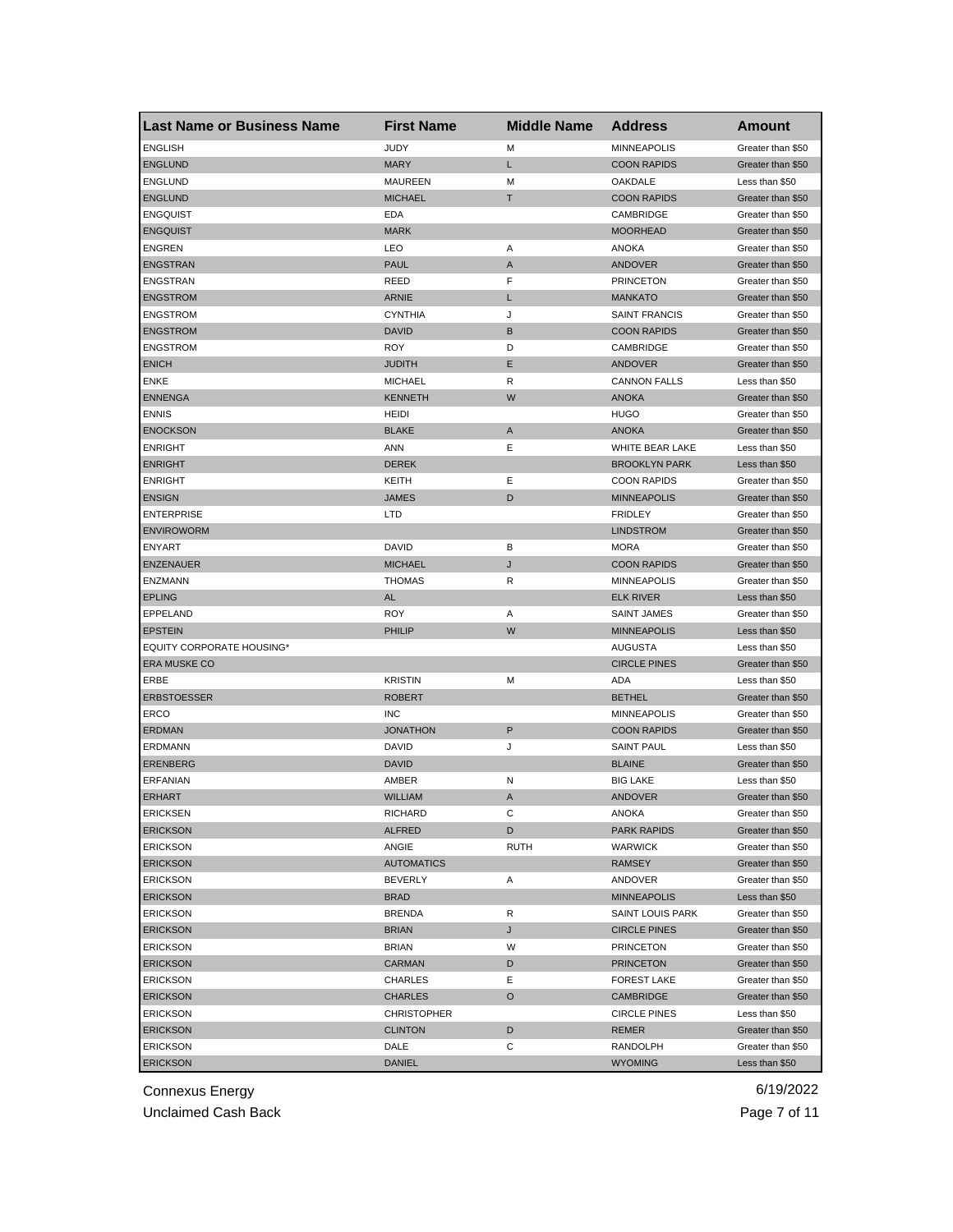| <b>Last Name or Business Name</b> | <b>First Name</b> | <b>Middle Name</b> | <b>Address</b>       | <b>Amount</b>     |
|-----------------------------------|-------------------|--------------------|----------------------|-------------------|
| <b>ERICKSON</b>                   | DAVE              |                    | CAMBRIDGE            | Less than \$50    |
| <b>ERICKSON</b>                   | <b>DAVE</b>       | D                  | <b>ANOKA</b>         | Greater than \$50 |
| <b>ERICKSON</b>                   | DAVID             | Α                  | <b>COON RAPIDS</b>   | Greater than \$50 |
| <b>ERICKSON</b>                   | <b>DAVID</b>      | L                  | <b>BECKER</b>        | Less than \$50    |
| <b>ERICKSON</b>                   | <b>DENNIS</b>     |                    | PLYMOUTH             | Greater than \$50 |
| <b>ERICKSON</b>                   | <b>DIANE</b>      | M                  | <b>BLAINE</b>        | Greater than \$50 |
| <b>ERICKSON</b>                   | <b>DIANE</b>      | V                  | CEDAR                | Greater than \$50 |
| <b>ERICKSON</b>                   | <b>DONALD</b>     | D                  | <b>SAINT PAUL</b>    | Greater than \$50 |
| <b>ERICKSON</b>                   | <b>DONALD</b>     | Ε                  | CAMBRIDGE            | Less than \$50    |
| <b>ERICKSON</b>                   | <b>DONALD</b>     | п                  | <b>ANOKA</b>         | Greater than \$50 |
| <b>ERICKSON</b>                   | <b>DONALD</b>     | J                  | <b>BLAINE</b>        | Less than \$50    |
| <b>ERICKSON</b>                   | <b>EARLE</b>      | W                  | <b>ANOKA</b>         | Less than \$50    |
| <b>ERICKSON</b>                   | <b>EDWARD</b>     | L                  | <b>PRINCETON</b>     | Greater than \$50 |
| <b>ERICKSON</b>                   | <b>EDWARD</b>     | T                  | ANDOVER              | Less than \$50    |
| <b>ERICKSON</b>                   | ERIN              |                    | <b>SAINT PAUL</b>    | Less than \$50    |
| <b>ERICKSON</b>                   | <b>GARY</b>       |                    | EAGAN                | Greater than \$50 |
| <b>ERICKSON</b>                   | GARY              | J                  | <b>COON RAPIDS</b>   | Greater than \$50 |
| <b>ERICKSON</b>                   | GARY              | L                  | <b>MAPLE GROVE</b>   | Greater than \$50 |
| <b>ERICKSON</b>                   | <b>GLEN</b>       | R                  | <b>WYOMING</b>       | Greater than \$50 |
| <b>ERICKSON</b>                   | <b>GLENN</b>      | Α                  | <b>PLYMOUTH</b>      | Greater than \$50 |
| <b>ERICKSON</b>                   | <b>HOLLY</b>      | M                  | <b>COON RAPIDS</b>   | Greater than \$50 |
| <b>ERICKSON</b>                   | J                 | <b>WARREN</b>      | <b>CAMBRIDGE</b>     | Greater than \$50 |
| <b>ERICKSON</b>                   | <b>JEFFERY</b>    | Α                  | <b>BLAINE</b>        | Greater than \$50 |
| <b>ERICKSON</b>                   | <b>JENNIFER</b>   | J                  | <b>ANOKA</b>         | Less than \$50    |
| ERICKSON                          | JENNIFER          | J                  | <b>FOREST LAKE</b>   | Less than \$50    |
| <b>ERICKSON</b>                   | <b>JOHN</b>       |                    | <b>BECKER</b>        | Greater than \$50 |
| <b>ERICKSON</b>                   | JOHN              | т                  | <b>GLENDALE</b>      | Greater than \$50 |
| <b>ERICKSON</b>                   | <b>JOYCE</b>      | M                  | <b>CIRCLE PINES</b>  | Greater than \$50 |
| <b>ERICKSON</b>                   | KATHLEEN          | М                  | <b>PRINCETON</b>     | Less than \$50    |
| <b>ERICKSON</b>                   | <b>KELLY</b>      | A                  | <b>MINNEAPOLIS</b>   | Less than \$50    |
| <b>ERICKSON</b>                   | <b>KIM</b>        | Г                  | ZIMMERMAN            | Greater than \$50 |
| <b>ERICKSON</b>                   | <b>KIRK</b>       | $\overline{A}$     | <b>ELK RIVER</b>     | Less than \$50    |
| <b>ERICKSON</b>                   | LEONARD           |                    | <b>BLAINE</b>        | Greater than \$50 |
| <b>ERICKSON</b>                   | <b>LESLIE</b>     |                    | <b>COON RAPIDS</b>   | Greater than \$50 |
| <b>ERICKSON</b>                   | <b>LLOYD</b>      | С                  | <b>NASHWAUK</b>      | Greater than \$50 |
| <b>ERICKSON</b>                   | LYNETTE           | Κ                  | ANNANDALE            | Greater than \$50 |
| <b>ERICKSON</b>                   | LYNNE             | D                  | <b>EAU CLAIRE</b>    | Greater than \$50 |
| <b>ERICKSON</b>                   | <b>MARGARET</b>   | D                  | <b>GREENBUSH</b>     | Greater than \$50 |
| <b>ERICKSON</b>                   | <b>MARK</b>       |                    | <b>BROOKLYN PARK</b> | Greater than \$50 |
| <b>ERICKSON</b>                   | <b>MARK</b>       | Ε                  | <b>CRYSTAL</b>       | Greater than \$50 |
| <b>ERICKSON</b>                   | MARTIN            | Е                  | <b>KERRICK</b>       | Greater than \$50 |
| <b>ERICKSON</b>                   | <b>MARTIN</b>     | O                  | <b>STURGEON LAKE</b> | Greater than \$50 |
| <b>ERICKSON</b>                   | <b>MICHAEL</b>    |                    | <b>FRIDLEY</b>       | Greater than \$50 |
| <b>ERICKSON</b>                   | <b>MICHAEL</b>    | G                  | <b>BLAINE</b>        | Greater than \$50 |
| <b>ERICKSON</b>                   | <b>MICHAEL</b>    | J                  | RAMSEY               | Greater than \$50 |
| <b>ERICKSON</b>                   | <b>MICHAEL</b>    | <b>JAMES</b>       | <b>COON RAPIDS</b>   | Less than \$50    |
| <b>ERICKSON</b>                   | <b>MICHAEL</b>    | LEE                | MINNEAPOLIS          | Greater than \$50 |
| <b>ERICKSON</b>                   | <b>MIKE</b>       | Е                  | <b>BURNSVILLE</b>    | Greater than \$50 |
| <b>ERICKSON</b>                   | NEIL              | M                  | ANOKA                | Greater than \$50 |
| <b>ERICKSON</b>                   | <b>NORMAN</b>     | W                  | <b>ANDOVER</b>       | Greater than \$50 |
| <b>ERICKSON</b>                   | PAUL              | J                  | <b>COON RAPIDS</b>   | Greater than \$50 |
| <b>ERICKSON</b>                   | PHILIP            | Е                  | <b>COON RAPIDS</b>   | Greater than \$50 |
| <b>ERICKSON</b>                   | RAMONA            |                    | <b>BLAINE</b>        | Less than \$50    |
| <b>ERICKSON</b>                   | <b>RICHARD</b>    | A                  | <b>COON RAPIDS</b>   | Greater than \$50 |
| <b>ERICKSON</b>                   | RICHARD           | Ε                  | <b>NELSON</b>        | Greater than \$50 |
| <b>ERICKSON</b>                   | <b>RICHARD</b>    | Е                  | ZIMMERMAN            | Greater than \$50 |

Unclaimed Cash Back **Page 8 of 11**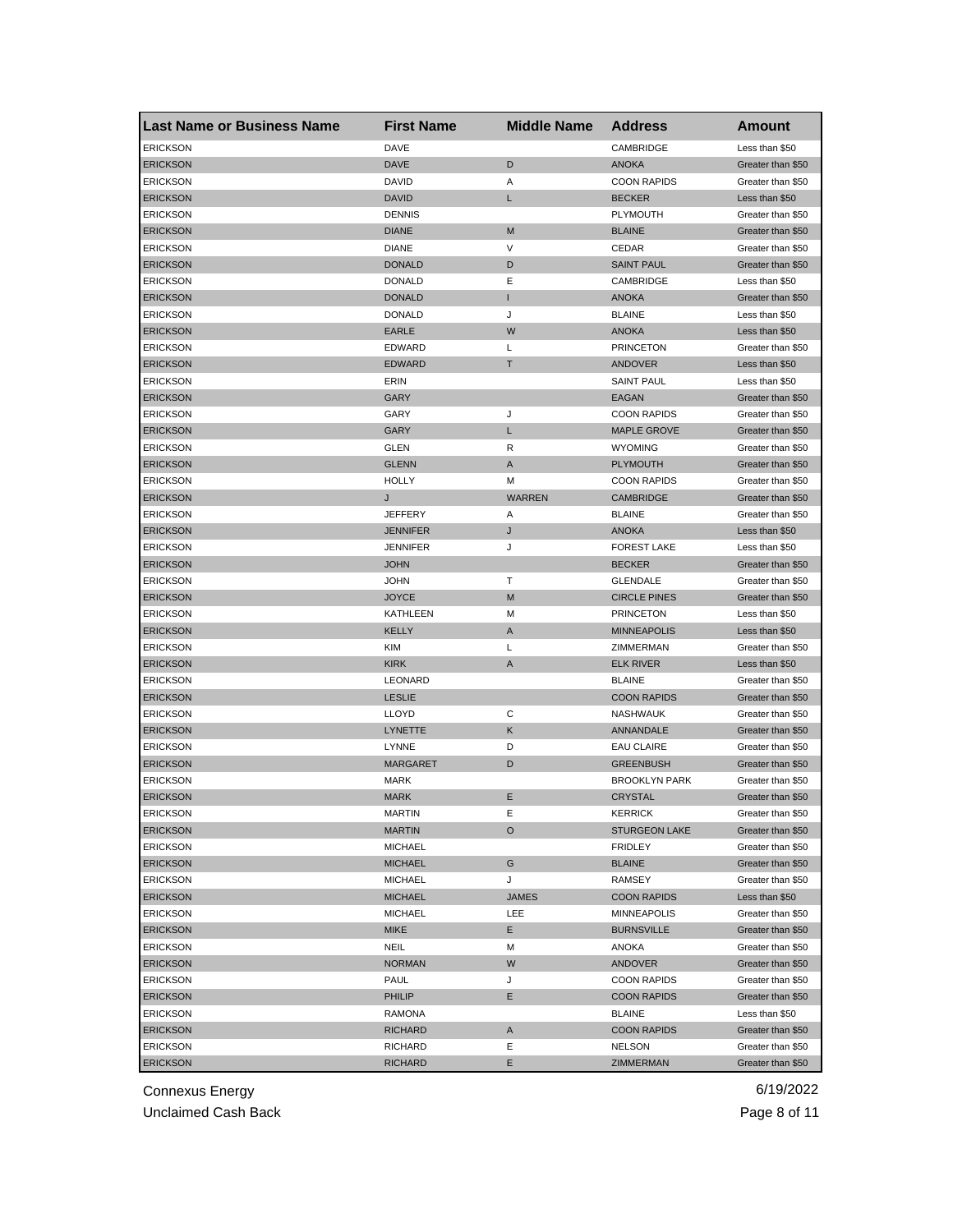| <b>Last Name or Business Name</b> | <b>First Name</b>      | <b>Middle Name</b> | <b>Address</b>         | <b>Amount</b>     |
|-----------------------------------|------------------------|--------------------|------------------------|-------------------|
| <b>ERICKSON</b>                   | <b>RICHARD</b>         | Г                  | <b>STACY</b>           | Greater than \$50 |
| <b>ERICKSON</b>                   | <b>ROCKY</b>           | A                  | <b>COON RAPIDS</b>     | Greater than \$50 |
| <b>ERICKSON</b>                   | <b>ROGER</b>           | C                  | <b>COON RAPIDS</b>     | Greater than \$50 |
| <b>ERICKSON</b>                   | <b>RONNIE</b>          |                    | <b>ANDOVER</b>         | Greater than \$50 |
| <b>ERICKSON</b>                   | <b>RUSSELL</b>         |                    | ANDOVER                | Greater than \$50 |
| <b>ERICKSON</b>                   | <b>SARAH</b>           | J                  | <b>MAPLE GROVE</b>     | Less than \$50    |
| <b>ERICKSON</b>                   | SCOTT                  | R                  | ANDOVER                | Greater than \$50 |
| <b>ERICKSON</b>                   | <b>SHERRI</b>          |                    | <b>BIG LAKE</b>        | Greater than \$50 |
| <b>ERICKSON</b>                   | <b>STEVEN</b>          | С                  | <b>LAUGHLIN</b>        | Less than \$50    |
| <b>ERICKSON</b>                   | <b>TANYA</b>           | L                  | <b>ELK RIVER</b>       | Greater than \$50 |
| <b>ERICKSON</b>                   | <b>THOMAS</b>          | R                  | <b>SPOKANE</b>         | Greater than \$50 |
| <b>ERICKSON</b>                   | <b>VERA</b>            |                    | <b>ANOKA</b>           | Greater than \$50 |
| <b>ERICKSON</b>                   | WALLACE                |                    | OAKDALE                | Greater than \$50 |
| <b>ERICKSON</b>                   | <b>WILLIAM</b>         | $\mathsf{C}$       | <b>BIG LAKE</b>        | Greater than \$50 |
| <b>ERICKSON</b>                   | WILLIAM                | С                  | <b>ROCHESTER</b>       | Less than \$50    |
| <b>ERICKSON</b>                   | <b>WINFIELD</b>        | $\mathbb S$        | <b>COON RAPIDS</b>     | Greater than \$50 |
| ERICKSON PETROLEUM CORP #143      |                        |                    | <b>BLAINE</b>          | Greater than \$50 |
| <b>ERICSON</b>                    | <b>DONALD</b>          | W                  | <b>COON RAPIDS</b>     | Greater than \$50 |
| <b>ERICSON</b>                    | <b>JOAN</b>            | н                  | <b>ELK RIVER</b>       | Less than \$50    |
| <b>ERICSON</b>                    | <b>MARK</b>            | A                  | <b>REDWOOD CITY</b>    | Greater than \$50 |
| <b>ERICSSON</b>                   | ERIC                   | V                  | ANOKA                  | Greater than \$50 |
| <b>ERICSSON</b>                   | <b>ERIC</b>            | V                  | <b>ANOKA</b>           | Greater than \$50 |
| <b>ERIKSEN</b>                    | <b>MICHELLE</b>        | P                  | <b>AITKIN</b>          | Less than \$50    |
| <b>ERIKSON</b>                    | <b>JEFFREY</b>         | P                  | <b>RAMSEY</b>          | Less than \$50    |
| <b>ERKKILA</b>                    | <b>TOM</b>             |                    | <b>COON RAPIDS</b>     | Greater than \$50 |
| <b>ERLANDSON</b>                  | <b>JEAN</b>            | L                  | <b>SAINT PAUL</b>      | Greater than \$50 |
| <b>ERLANDSON</b>                  | <b>THOMAS</b>          | н                  | <b>COON RAPIDS</b>     | Greater than \$50 |
| <b>ERNEST</b>                     | <b>JAMES</b>           | Ε                  | <b>COON RAPIDS</b>     | Greater than \$50 |
| ERNST                             | JAKE                   | W                  | <b>GRANTSBURG</b>      | Greater than \$50 |
| <b>ERNST</b>                      | <b>JAMES</b>           | L                  | ZIMMERMAN              | Less than \$50    |
| <b>ERNST</b>                      | JAY                    | W                  | <b>ANOKA</b>           | Less than \$50    |
| <b>ERNST</b>                      | <b>LLOYD</b>           | т                  | <b>BLAINE</b>          | Greater than \$50 |
| ERNST                             | <b>MILDRED</b>         | Α                  | ZIMMERMAN              | Greater than \$50 |
| <b>ERNSTER</b>                    | <b>GEORGE</b>          | M                  | <b>WALKER</b>          | Greater than \$50 |
| <b>ERNSTER</b>                    |                        | P                  | <b>VADNAIS HEIGHTS</b> |                   |
| <b>ERNSTON</b>                    | WILLIAM<br><b>JOHN</b> | R                  | <b>CEDAR</b>           | Greater than \$50 |
| <b>EROMOSELE</b>                  | <b>PATRICIA</b>        |                    |                        | Greater than \$50 |
| <b>ERSFELD</b>                    |                        | Ε                  | <b>MINNEAPOLIS</b>     | Less than \$50    |
|                                   | <b>MARK</b>            |                    | <b>COON RAPIDS</b>     | Less than \$50    |
| ERTLE                             | <b>STEPHEN</b>         | J                  | WHITE BEAR LAKE        | Greater than \$50 |
| <b>ERWIN</b>                      | <b>JOHN</b>            | M                  | <b>SAINT PAUL</b>      | Less than \$50    |
| <b>ERWIN</b>                      | RANDY                  | w                  | <b>HUTCHINSON</b>      | Less than \$50    |
| ERWIN KIM E COLEMAN DAVID W       |                        |                    | <b>COON RAPIDS</b>     | Greater than \$50 |
| ERZAR                             | GENE                   | P                  | <b>FOREST LAKE</b>     | Greater than \$50 |
| <b>ESCHWEILER</b>                 | <b>CHRISTOPHER</b>     |                    | ZIMMERMAN              | Greater than \$50 |
| <b>ESELGROTH</b>                  | <b>THEODORE</b>        | С                  | WALESKA                | Greater than \$50 |
| <b>ESGET</b>                      | <b>RANDY</b>           |                    | <b>LINO LAKES</b>      | Greater than \$50 |
| <b>ESLER</b>                      | <b>BRADLEY</b>         |                    | <b>SUPERIOR</b>        | Greater than \$50 |
| <b>ESLER</b>                      | <b>ROBERT</b>          | C                  | <b>HAM LAKE</b>        | Greater than \$50 |
| <b>ESPEJO</b>                     | CARLUS                 |                    | <b>WYOMING</b>         | Greater than \$50 |
| <b>ESPELAND</b>                   | ANGELA                 | M                  | <b>NORTH BRANCH</b>    | Less than \$50    |
| ESPELAND                          | <b>TODD</b>            |                    | ANOKA                  | Less than \$50    |
| <b>ESPERSEN</b>                   | <b>MARK</b>            | N                  | <b>ROSEVILLE</b>       | Greater than \$50 |
| ESPESETH                          | DAVID                  | Α                  | <b>FRIDLEY</b>         | Greater than \$50 |
| <b>ESPESETH</b>                   | <b>DAVID</b>           | A                  | <b>ELK RIVER</b>       | Greater than \$50 |
| ESSE DRIVING SCHOOL               |                        |                    | <b>RICHFIELD</b>       | Greater than \$50 |
| <b>ESSEN</b>                      | <b>ALLEN</b>           | D                  | <b>SAINT PAUL</b>      | Greater than \$50 |

Unclaimed Cash Back **Page 9 of 11**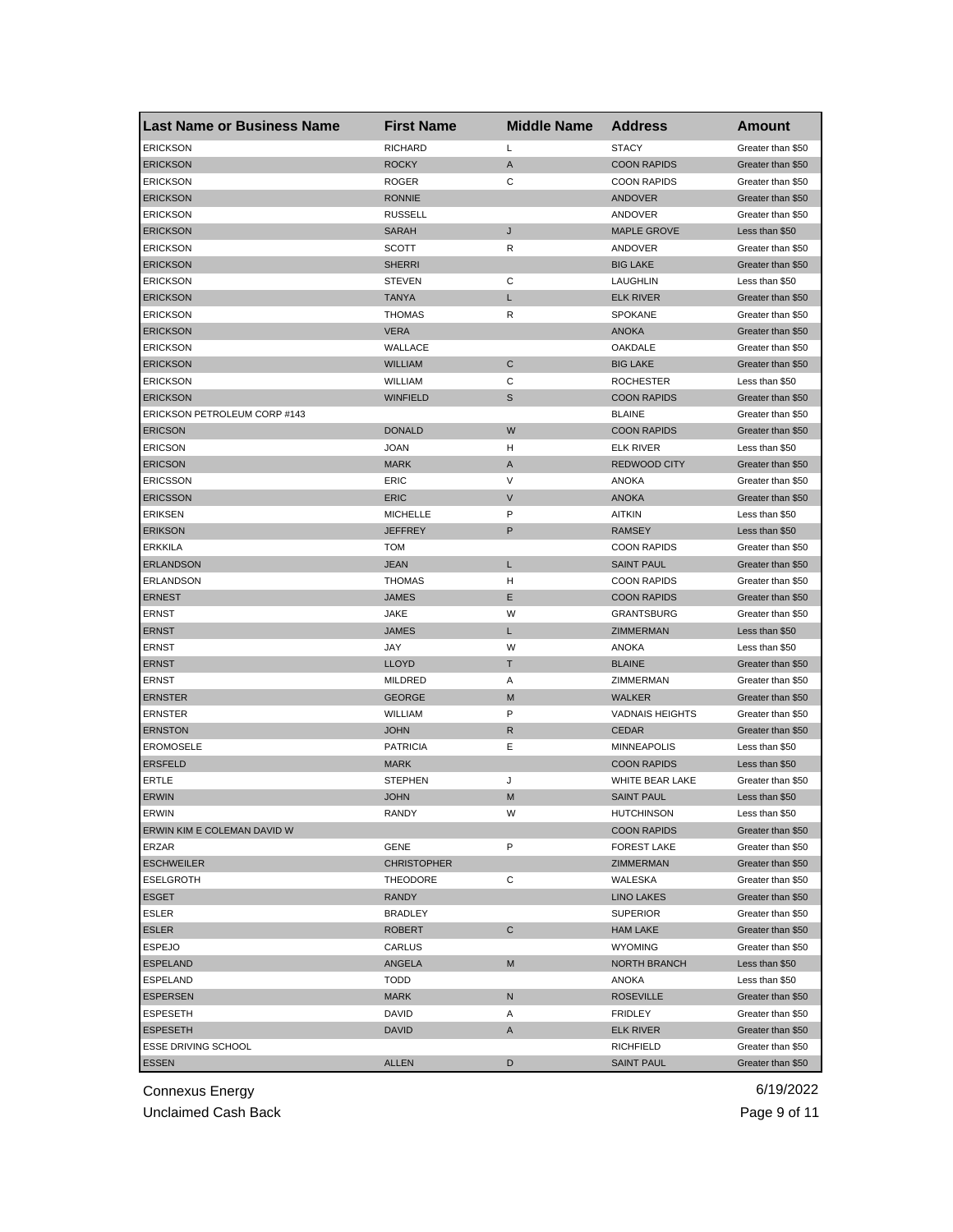| <b>Last Name or Business Name</b> | <b>First Name</b> | <b>Middle Name</b> | <b>Address</b>         | <b>Amount</b>     |
|-----------------------------------|-------------------|--------------------|------------------------|-------------------|
| <b>ESSEN</b>                      | GAIL              | M                  | ANDOVER                | Less than \$50    |
| <b>ESSIG</b>                      | LYLE              | н                  | <b>COON RAPIDS</b>     | Greater than \$50 |
| <b>ESSLINGER</b>                  | <b>STEVE</b>      |                    | <b>SUN CITY</b>        | Less than \$50    |
| <b>ESTRADA</b>                    | <b>PROCESO</b>    | ${\bf C}$          | <b>SAINT FRANCIS</b>   | Less than \$50    |
| ETELAMAKI                         | AMY               | D                  | <b>MINNEAPOLIS</b>     | Less than \$50    |
| <b>ETELAMAKI</b>                  | <b>ROBERT</b>     |                    | <b>COON RAPIDS</b>     | Greater than \$50 |
| <b>EULER</b>                      | <b>BOBBIE</b>     |                    | <b>CLEVELAND</b>       | Less than \$50    |
| <b>EULL</b>                       | Е                 | <b>IRENE</b>       | <b>SAINT MICHAEL</b>   | Greater than \$50 |
| <b>EULL</b>                       | <b>THOMAS</b>     | Ε                  | <b>ISLE</b>            | Greater than \$50 |
| <b>EUSTICE</b>                    | <b>SANDRA</b>     | M                  | <b>ISANTI</b>          | Greater than \$50 |
| <b>EVANELLO</b>                   | <b>JEFFREY</b>    | С                  | <b>PHOENIX</b>         | Greater than \$50 |
| <b>EVANGELIST</b>                 | <b>GINA</b>       | M                  | <b>EDEN PRAIRIE</b>    | Less than \$50    |
| <b>EVANGELIST</b>                 | TIM               |                    | <b>MAHTOMEDI</b>       | Greater than \$50 |
| <b>EVANOV</b>                     | <b>CHRIST</b>     |                    | <b>BROOK PARK</b>      | Greater than \$50 |
| <b>EVANOV</b>                     | JAMES             |                    | <b>KISSIMMEE</b>       | Greater than \$50 |
| <b>EVANS</b>                      | <b>BARBARA</b>    |                    | <b>BETHEL</b>          | Less than \$50    |
| <b>EVANS</b>                      | <b>CHARLES</b>    | M                  | <b>BLOOMINGTON</b>     | Greater than \$50 |
| <b>EVANS</b>                      | <b>CURT</b>       |                    | <b>BLAINE</b>          | Greater than \$50 |
| <b>EVANS</b>                      | DAN               | Ε                  | <b>BIG LAKE</b>        | Less than \$50    |
| <b>EVANS</b>                      | <b>DAVID</b>      | G                  | <b>SHAWNEE</b>         | Less than \$50    |
| <b>EVANS</b>                      | DAVID             | G                  | <b>ELK RIVER</b>       | Greater than \$50 |
| <b>EVANS</b>                      | <b>DAVID</b>      | M                  | <b>COON RAPIDS</b>     | Greater than \$50 |
| <b>EVANS</b>                      | <b>DENNIS</b>     | Α                  | <b>VADNAIS HEIGHTS</b> | Greater than \$50 |
| <b>EVANS</b>                      | <b>DIANN</b>      | R                  | <b>BOX ELDER</b>       | Less than \$50    |
| <b>EVANS</b>                      | <b>EUGENE</b>     | P                  | ANDOVER                | Greater than \$50 |
| <b>EVANS</b>                      | <b>JAMES</b>      | P                  | <b>COON RAPIDS</b>     | Greater than \$50 |
| <b>EVANS</b>                      | JEFF              | S                  | <b>STACY</b>           | Greater than \$50 |
| <b>EVANS</b>                      | <b>JOANNE</b>     |                    | <b>BLAINE</b>          | Less than \$50    |
| <b>EVANS</b>                      | <b>JOHN</b>       | Α                  | <b>HUDSON</b>          | Less than \$50    |
| <b>EVANS</b>                      | KATHRINA          | E                  | <b>COON RAPIDS</b>     | Less than \$50    |
| <b>EVANS</b>                      | KELLY             | Α                  | <b>MINNEAPOLIS</b>     | Less than \$50    |
| <b>EVANS</b>                      | LEE               | D                  | <b>COON RAPIDS</b>     | Greater than \$50 |
| <b>EVANS</b>                      | LONNIE            | D                  | <b>COON RAPIDS</b>     | Greater than \$50 |
| <b>EVANS</b>                      | <b>MICHELLE</b>   | Т                  | <b>BLAINE</b>          | Less than \$50    |
| <b>EVANS</b>                      | OLEN              | в                  | <b>COON RAPIDS</b>     | Less than \$50    |
| <b>EVANS</b>                      | PAUL              | н                  | <b>ANDOVER</b>         | Greater than \$50 |
| <b>EVANS</b>                      | <b>ROBERT</b>     | M                  | <b>NORTH BRANCH</b>    | Greater than \$50 |
| <b>EVANS</b>                      | <b>STEVE</b>      | S                  | <b>WILMINGTON</b>      | Less than \$50    |
| <b>EVANS CONSTRUCTION</b>         |                   |                    | <b>WYOMING</b>         | Less than \$50    |
| <b>EVAVOLD</b>                    | <b>CRAIG</b>      | Κ                  | <b>CLEAR LAKE</b>      | Greater than \$50 |
| EVENSON                           | JEANEIIE          |                    | <b>BLAINE</b>          | Less than \$50    |
| <b>EVENSON</b>                    | <b>NEIL</b>       |                    | <b>LINO LAKES</b>      | Greater than \$50 |
| <b>EVENSON</b>                    | <b>RONALD</b>     | G                  | <b>MONDS VIEW</b>      | Greater than \$50 |
| <b>EVENSON</b>                    | WAYNE             | A                  | <b>PLYMOUTH</b>        | Greater than \$50 |
| EVENSONS HALLMARK #24             |                   |                    | <b>SHOREVIEW</b>       | Greater than \$50 |
| <b>EVERETT</b>                    | <b>CLARA</b>      | L                  | <b>MOUNDSVIEW</b>      | Greater than \$50 |
| EVERGREEN RENTAL TOWNHOMES*       |                   |                    | RAMSEY                 | Greater than \$50 |
| <b>EVERSON</b>                    | <b>CINDY</b>      |                    | ALBERTVILLE            | Greater than \$50 |
| <b>EVERSON</b>                    | MARY              |                    | <b>BYRON</b>           | Greater than \$50 |
| <b>EVES HEALTH CLUB</b>           |                   |                    | <b>BLAINE</b>          | Greater than \$50 |
| EVGEN                             | GREG              | Α                  | <b>WYOMING</b>         | Greater than \$50 |
| <b>EVJEN</b>                      | <b>JERRY</b>      | W                  | <b>CAMBRIDGE</b>       | Greater than \$50 |
| EVJEN                             | TANYA             |                    | <b>BLAINE</b>          | Less than \$50    |
| EWER                              | MARY              | A                  | <b>APPLETON</b>        | Greater than \$50 |
| <b>EWERT</b>                      | KEVIN             | J                  | <b>VADNAIS HEIGHTS</b> | Greater than \$50 |
| <b>EWING</b>                      | <b>BURTON</b>     | J                  | <b>BLAINE</b>          | Greater than \$50 |
|                                   |                   |                    |                        |                   |

Unclaimed Cash Back **Page 10 of 11**